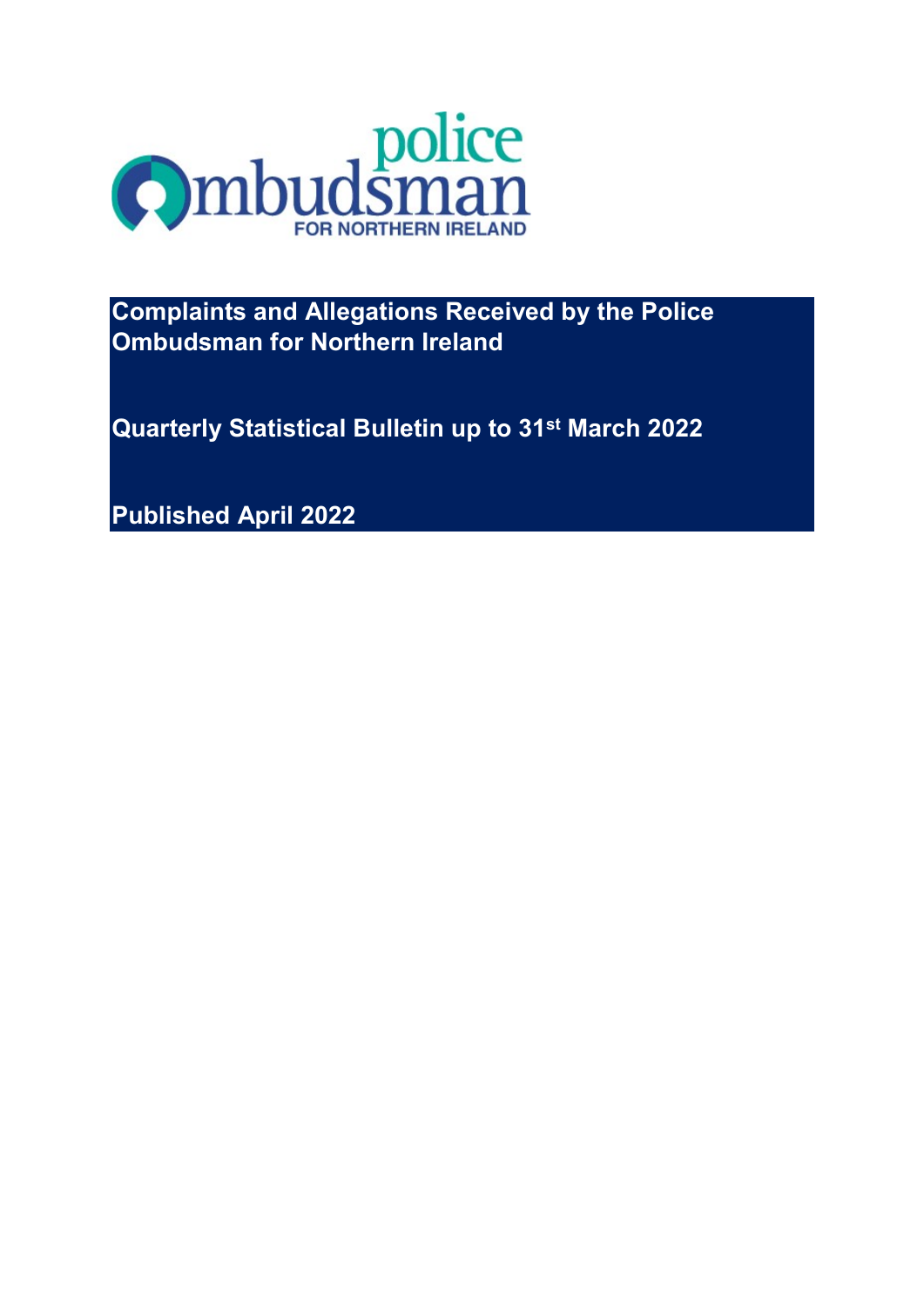# **Statistical Update up to 31st March 2022, published on 28th April 2022**

This quarterly bulletin presents the most recent statistics on the number of complaints and allegations received by the Police Ombudsman, up to 31st March 2022. The statistics are based on information extracted from the Police Ombudsman's Case Handling System (CHS) on the 11<sup>th</sup> April 2022.

### **Complaints Received**

The Office received 2,950 complaints during 2021/22. This is a 17% increase in the number of complaints received when compared with last year. It is also the highest number of complaints received during when compared with the previous four years (Figure 1).



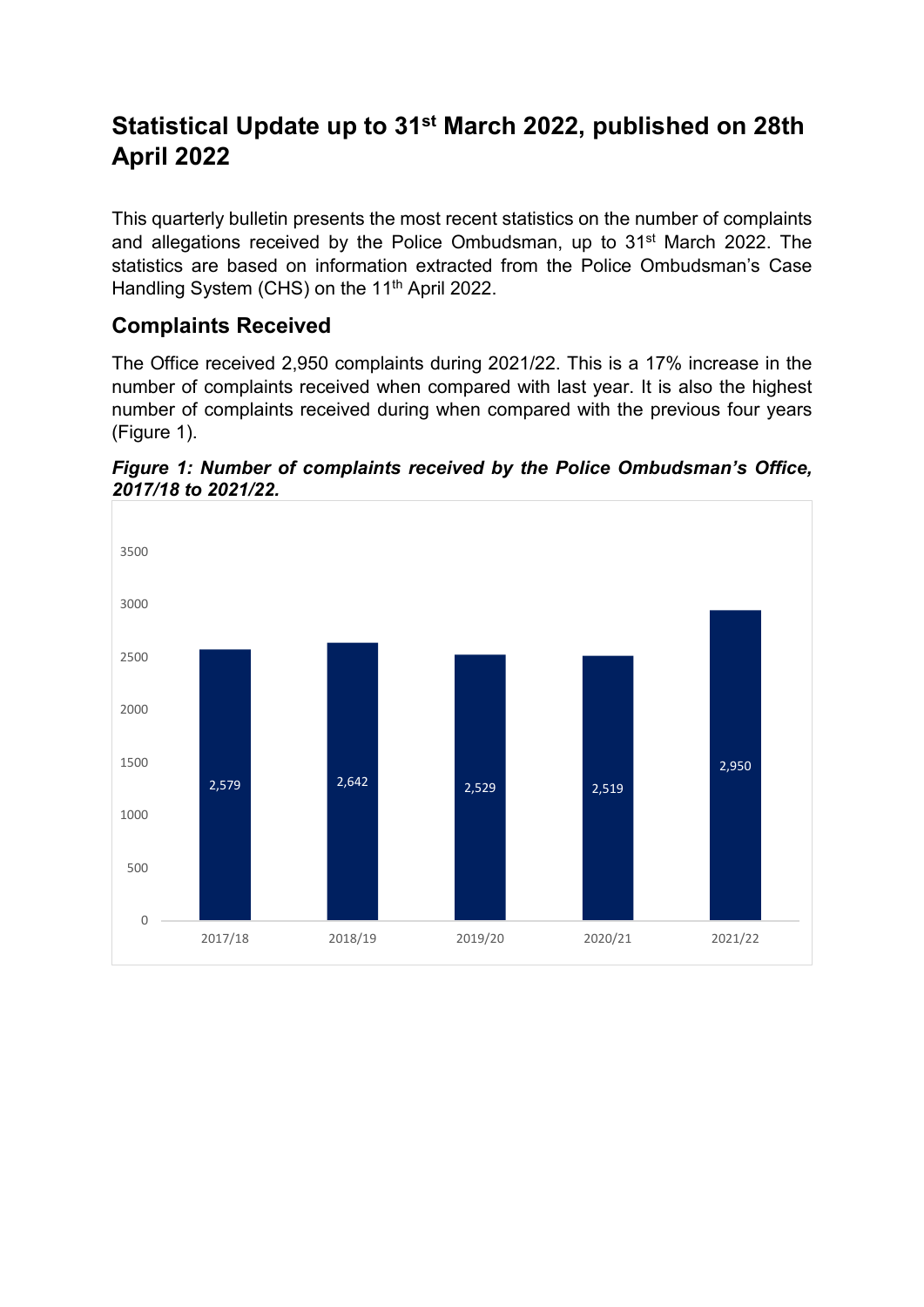### **Main Complaint Factor**

'Criminal investigation' was the most common main factor<sup>[1](#page-2-0)</sup> underlying complaints during 2021/22. This accounted for 30% of complaints received during this time.

Complaints arising from 'Police enforcing COVID-19 restrictions' had the largest percentage decrease during 2021/22 when compared with last year.

Complaints regarding 'Criminal investigation' had the largest percentage increase during this time.

|                                               |         |         |                   | %                 |
|-----------------------------------------------|---------|---------|-------------------|-------------------|
| <b>Main Complaint Factor</b>                  | 2020/21 | 2021/22 | <b>Difference</b> | <b>Difference</b> |
| <b>Criminal Investigation</b>                 | 580     | 889     | 309               | 53%               |
| Arrest                                        | 451     | 415     | -36               | $-8%$             |
| <b>Traffic Incident</b>                       | 188     | 237     | 49                | 26%               |
| <b>Domestic Incident</b>                      | 201     | 248     | 47                | 23%               |
| <b>Police Enquiries</b>                       | 144     | 184     | 40                | 28%               |
| <b>Search</b>                                 | 184     | 157     | $-27$             | $-15%$            |
| <b>Police enforcing COVID-19 restrictions</b> | 53      | 35      | $-18$             | $-34%$            |
| <b>Parade/Demonstration</b>                   | 40      | 19      | $-21$             |                   |
| <b>Complaints relating to the 'troubles'</b>  | 21      | 44      | 23                |                   |
|                                               |         |         |                   |                   |

**Other** 579 645 66 11% **Unknown** 78 77 -1 -1% **Total 2,519 2,950 431 17%**

*Table 1: Comparison in the main factor of complaints received during 2020/21 and 2021/22.*

Note: % Difference only reported when base numbers are greater than 50

<span id="page-2-0"></span>**<sup>.</sup>**  $1$  The main complaint factor refers to the main situation giving rise to the complaint.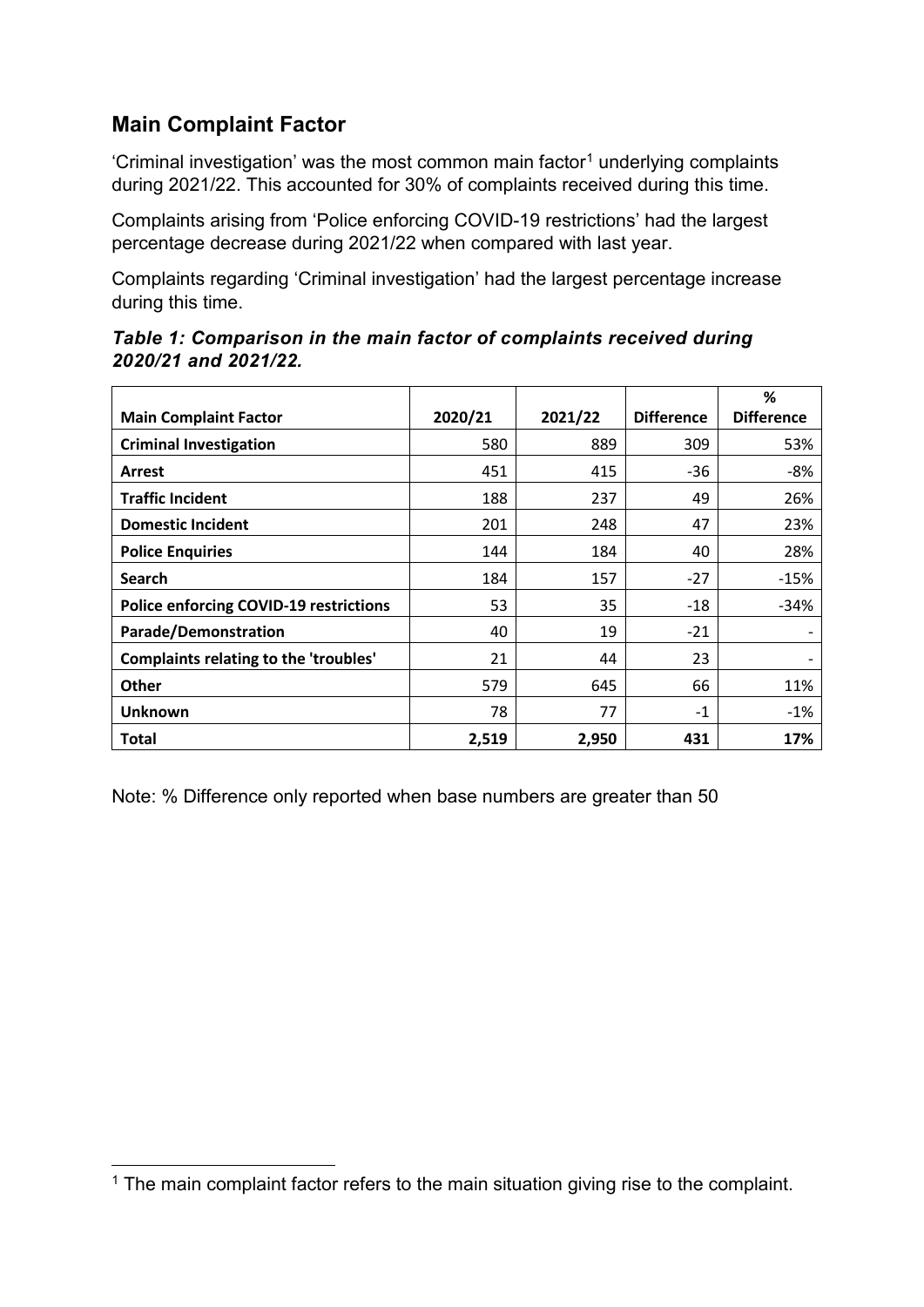### **Complaints received by Police District**

The number of complaints increased in 10 of the 11 known police districts during 2021/22 when compared with last year. District L – Antrim & Newtownabbey had the largest increase during this time (Table 2).

*Table 2: Comparison in the number of complaints received in each police district during 2020/21 and 2021/22.*

| <b>District</b>                     | 2020/21 | 2021/22 | <b>Difference</b> | % Difference |
|-------------------------------------|---------|---------|-------------------|--------------|
| District A - Belfast City           | 783     | 828     | 45                | 6%           |
| District B - Lisburn & Castlereagh  | 116     | 118     | $\mathfrak{p}$    | 2%           |
| District C - Ards & North Down      | 167     | 214     | 47                | 28%          |
| District D - Newry Mourne & Down    | 143     | 160     | 17                | 12%          |
| District E - Armagh City, Banbridge |         |         |                   |              |
| & Craigavon                         | 215     | 258     | 43                | 20%          |
| District F - Mid Ulster             | 127     | 134     | 7                 | 6%           |
| District G - Fermanagh & Omagh      | 96      | 120     | 24                | 25%          |
| District H - Derry City & Strabane  | 207     | 187     | $-20$             | $-10%$       |
| District J - Causeway Coast & Glens | 180     | 216     | 36                | 20%          |
| District K - Mid & East Antrim      | 185     | 230     | 45                | 24%          |
| District L - Antrim &               |         |         |                   |              |
| Newtownabbey                        | 146     | 230     | 84                | 58%          |
| Unknown/Other Organisation          | 154     | 255     | 101               | 66%          |
| Total                               | 2,519   | 2,950   | 431               | 17%          |

Note: % Difference only reported when base numbers are greater than 50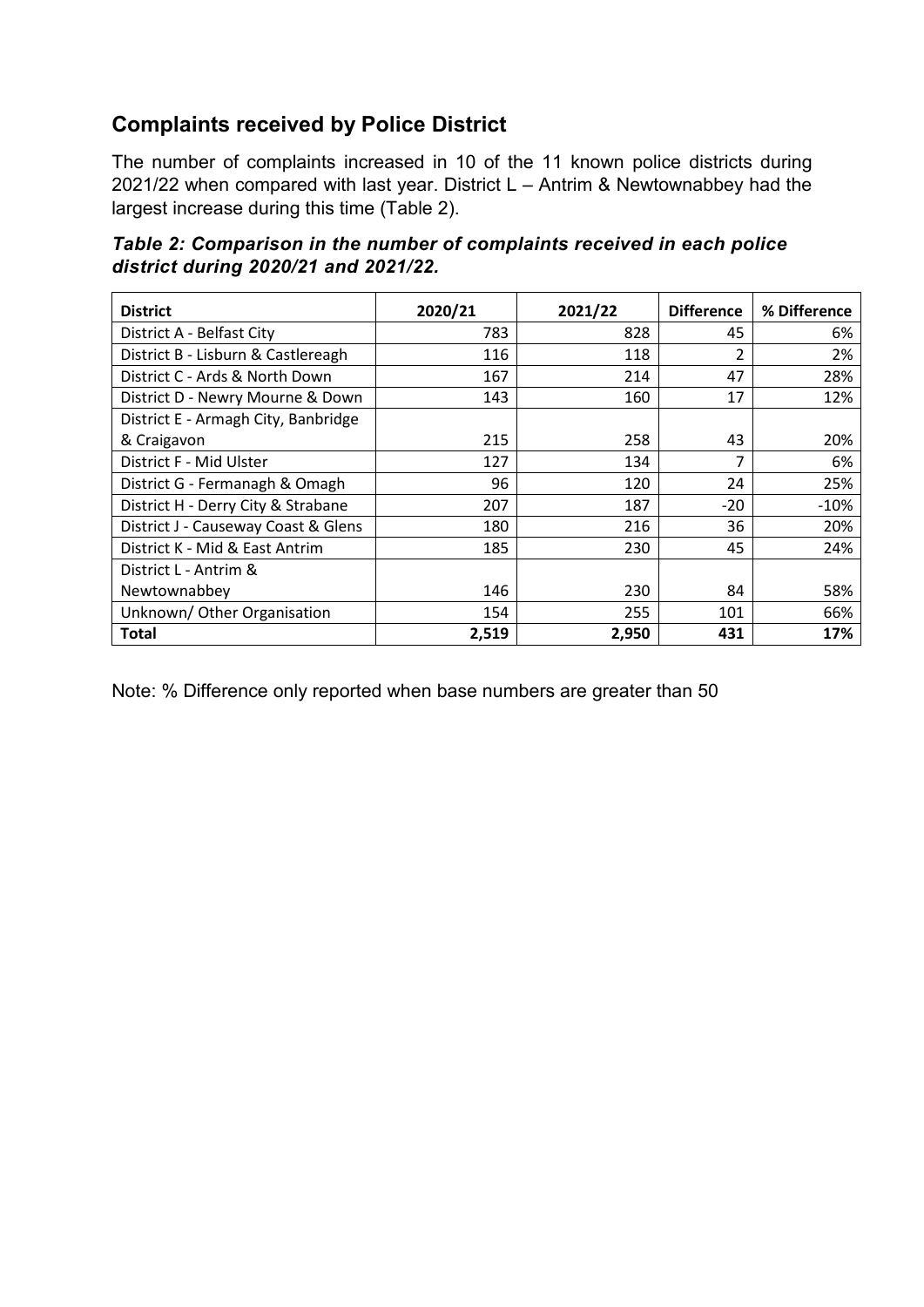### **Allegations Received**

The Office received 5,151 allegations during 2021/22. This is the highest number of allegations received during this time when compared with each of the previous four years (Figure 2).



*Figure 2: Number of allegations received by the Police Ombudsman's Office, 2017/18 to 2021/22*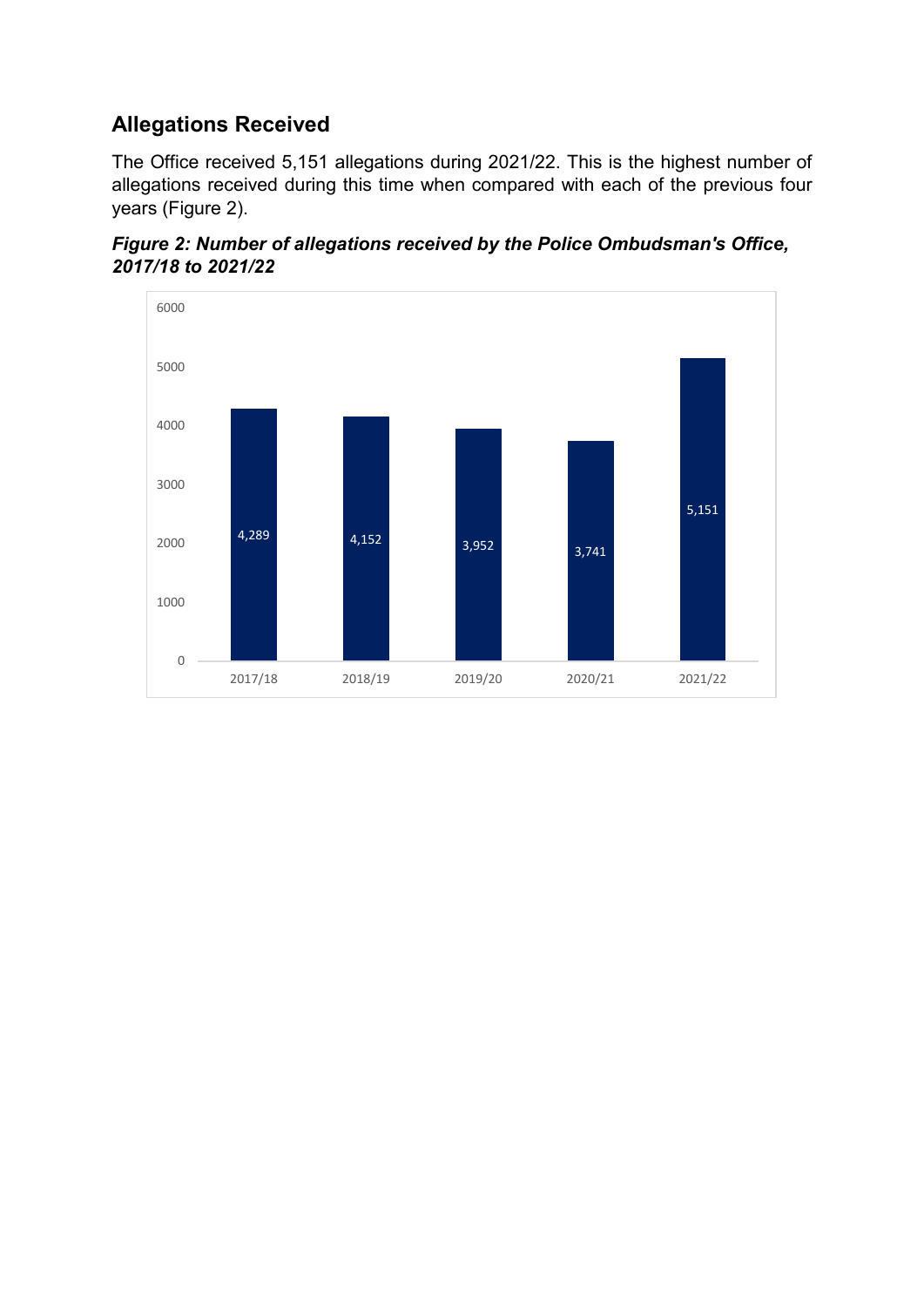## **Allegation Type**

'Failure in duty' was the most common allegation type received during 2021/22, accounting for almost half of all allegations received. Allegations about 'Unlawful/Unnecessary Arrest/Detention' had the largest percentage increase during this time when compared to last year (Table 3).

|      |  | Table 3: Comparison in the types of allegations received during 2020/21 and 2021/22 |  |  |  |
|------|--|-------------------------------------------------------------------------------------|--|--|--|
| 2022 |  |                                                                                     |  |  |  |

| <b>Allegation Type</b>                | 2020/21 | 2021/22 | <b>Difference</b> | % Difference |
|---------------------------------------|---------|---------|-------------------|--------------|
| Failure in Duty                       | 1,690   | 2,484   | 794               | 47%          |
| Oppressive Behaviour                  | 764     | 1,228   | 464               | 61%          |
| Incivility                            | 267     | 283     | 16                | 6%           |
| Search                                | 171     | 192     | 21                | 12%          |
| Unlawful/Unnecessary Arrest/Detention | 106     | 206     | 100               | 94%          |
| <b>Mishandling Of Property</b>        | 82      | 105     | 23                | 28%          |
| Traffic                               | 29      | 60      | 31                |              |
| Discriminatory Behaviour              | 32      | 54      | 22                |              |
| Section 55 Referral                   | 12      | 32      | 20                |              |
| Malpractice                           | 57      | 43      | $-14$             | $-25%$       |
| Allegations related to the 'Troubles' | 20      | 43      | 23                |              |
| Other                                 | 511     | 421     | -90               | $-18%$       |
| Total                                 | 3,741   | 5,151   | 1,410             | 38%          |

Note: % Difference only reported when base numbers are greater than 50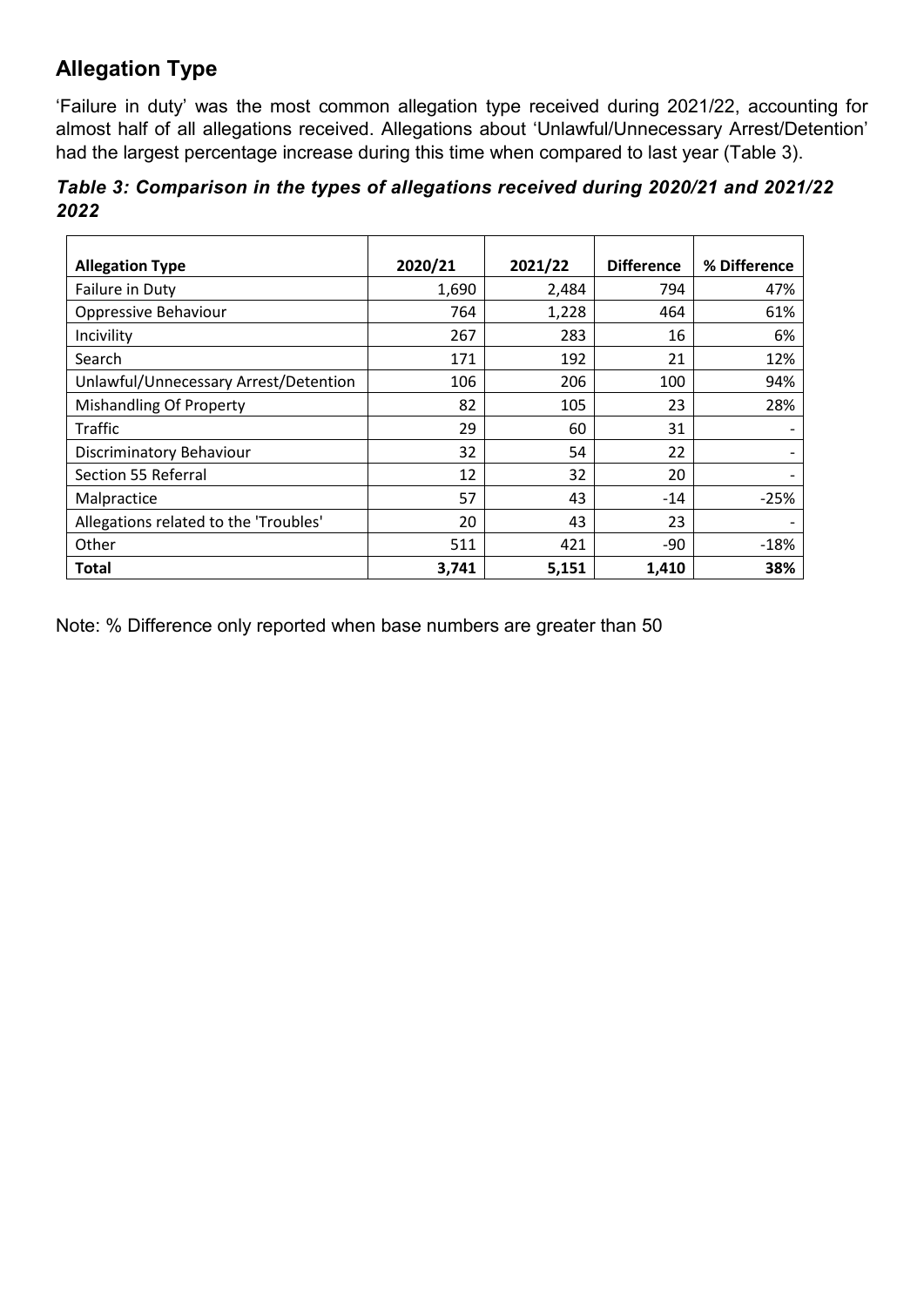## **Officers with multiple complaints**

There were 22 PSNI officers who attracted three or more complaints that were formally investigated or dealt with by way of Informal Resolution between April 2021 and March 2022(Table 4).

#### *Table 4: Officers with three or more complaints that were formally investigated or dealt with by Informal Resolution, twelve month period ending June 2021, September 2021, December 2021 & March 2022*

| <b>Twelve month period</b><br>ending | Number of officers with 3+ complaints formally<br>investigated or dealt with by Informal Resolution |
|--------------------------------------|-----------------------------------------------------------------------------------------------------|
| <b>June 2021</b>                     | 10                                                                                                  |
| September 2021                       | 14                                                                                                  |
| December 2021                        | 18                                                                                                  |
| March 2022                           | 22                                                                                                  |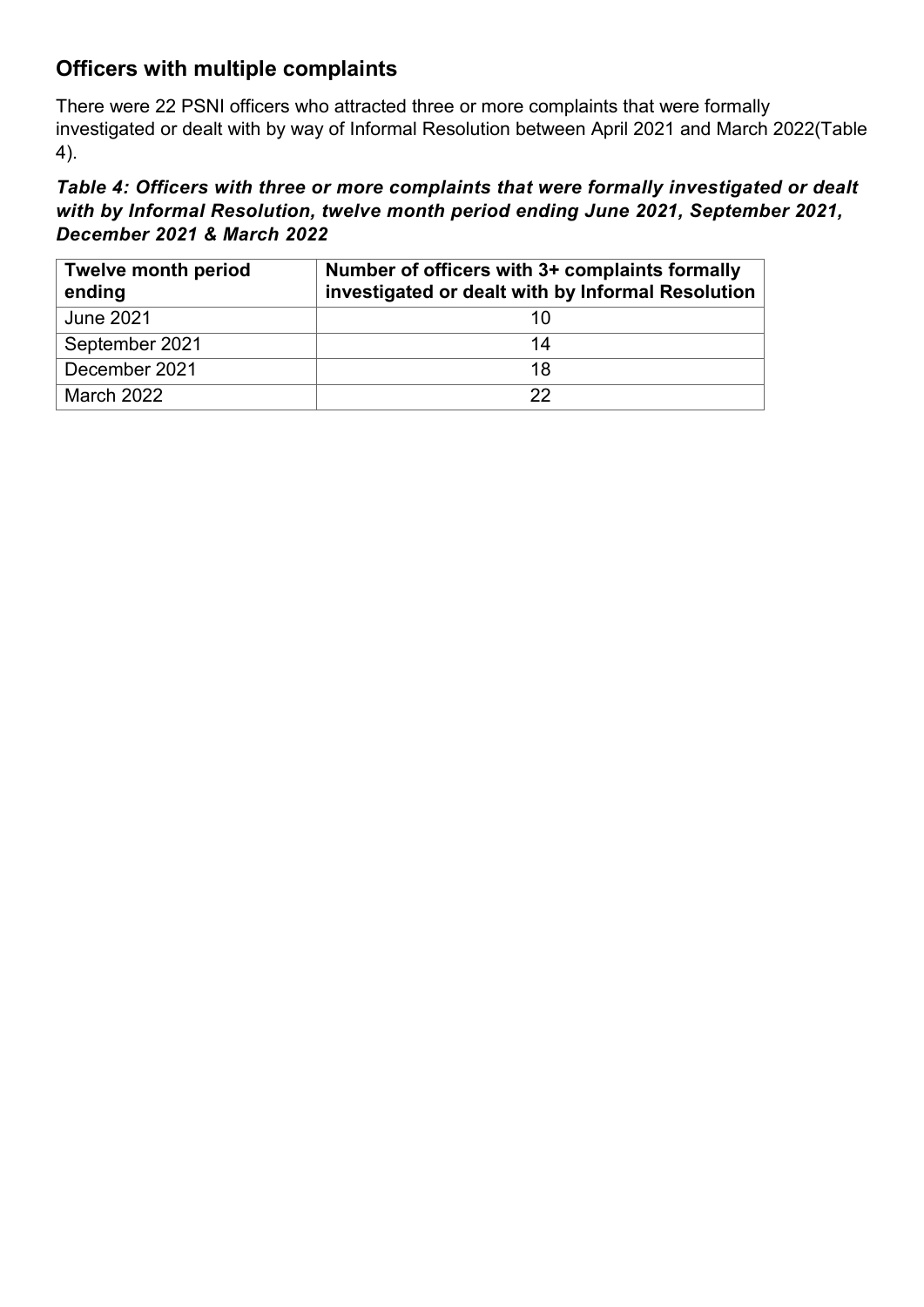## **Additional Information**

#### **Data Use**

The information presented in this document has been produced to meet the needs of our key users who need timely information on the number of complaints and allegations received by the Police Ombudsman's Office. The main users of this quarterly bulletin are the Police Ombudsman for Northern Ireland (PONI or the Office), the Police Service of Northern Ireland (PSNI) and the Northern Ireland Policing Board (NIPB). This statistical update is the outcome of consultation with these users, it gives them access to information that they can use to form discussions at their regular meetings.

#### **Understanding the Statistics**

The number of complaints received by the Police Ombudsman's Office includes complaints made by members of the public relating to the conduct of PSNI officers or those employed by other organisations under the Office's remit<sup>[2](#page-7-0)</sup>. The number of complaints also includes those matters that have been referred to the Police Ombudsman's Office from other organisations<sup>[3](#page-7-1)</sup>, and any matter that the Police Ombudsman has decided is in the public interest to investigate.

There are a number of factors that may influence whether or not a person makes a complaint to the Police Ombudsman. It is important when drawing conclusions from the statistics not to take a simplistic view but to consider the following factors:

- The number and nature of police operations conducted;
- The performance of police officers;
- The level of interaction between the public and the police;
- The awareness of the Police Ombudsman's Office, knowledge of how to make a complaint, and public confidence in the Office;
- The size of the police service;
- Changes to the PSNI's or the Offices' procedures;
- The level of crime;

<span id="page-7-1"></span><span id="page-7-0"></span>**.** 

- The number of public order incidents; and
- Population demographics.

Each complaint the Police Ombudsman's Office receives is made up of one or more allegations. The allegation describes the types of behaviours being complained about or the separate issues making up the complaint. For example, a person may make a complaint stating a police officer had pushed them *and* was rude. This would be recorded as one complaint with two allegations. The number of allegations received also includes a small number of residual matters, these are matters of concern identified during an investigation that were not originally detailed in the complaint, typically these account for around 1% to 2% of the allegations received.

Care should be taken when comparing the number of complaints or allegations received at police district level as some of the differences between districts may reflect variations in their

<sup>&</sup>lt;sup>2</sup> The Office's remit extends to: Police Service of Northern Ireland including Designated Civilians, the Belfast Harbour Police, The Belfast International Airport Police, the Ministry of Defence Police, the National Crime

Agency, 'serious' complaints regarding mutual aid police officers from Great Britain and 'serious' complaints regarding<br>certain Home Office employees (immigration officers, designated customs officials and custom revenue o <sup>3</sup> The Police Service of Northern Ireland (PSNI), Public Prosecution Service (PPS), Northern Ireland Policing Board (NIPB) and the Department of Justice (DOJ).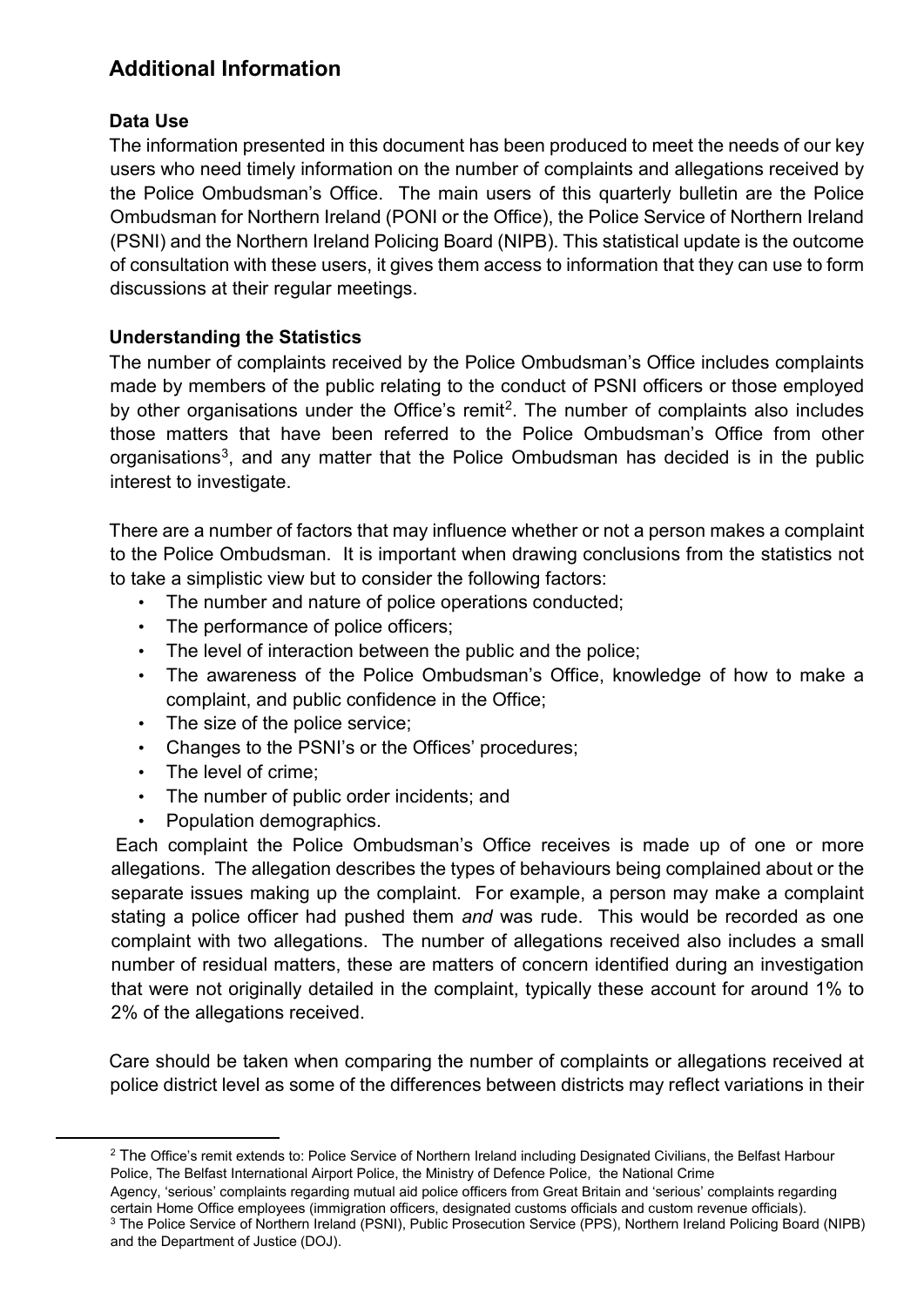composition, such as the degree of urbanization, level of deprivation and the balance between the resident population, day-time population and the night-time economy. It is also important to note that the system is live and data may therefore be subject to future revisions.

#### **Further information**

A more detailed break-down of the types of complaints and allegations received by the Police Ombudsman's Office over the last five years, as well as presenting information on the outcomes of complaints, is presented in the 'Annual Statistical Bulletin of the Police Ombudsman for Northern Ireland'. This is available on the Office's [website.](http://www.policeombudsman.org/)

An additional geographic breakdown of the types of complaints and allegations received by the Police Ombudsman in previous years is available on the [Northern Ireland](http://www.ninis2.nisra.gov.uk/) Neighbourhood [Information Service \(NINIS\).](http://www.ninis2.nisra.gov.uk/) This will be updated later in the year to include figures for 2021/22.

If you would like information on other statistics published by the Police Ombudsman's Office please see the statistics and research page on the Police Ombudsman's [website.](http://www.policeombudsman.org/statistics-and-research)

#### **Publication**

The Police Ombudsman's Office will publish information in year on a quarterly basis. Where possible, this information will be published on the Police Ombudsman's website at 9:30am on the fourth Thursday of the month following the end of the quarter. In some instances however it may be necessary to publish the bulletin earlier or later in the quarter. A more detailed publication will be published at the end of the financial year concentrating on the trends in the number of complaints and allegations received over the last five years.

The first quarterly update of 2022/23 is due to be published on Thursday 28<sup>th</sup> July 2022 and it will include statistics up to the 30<sup>th</sup> June 2022.

#### **User Feedback**

We continuously welcome your feedback or comments on the statistics released. If you would like to forward your views or to receive notifications of statistical releases please email your contact details to [info@Policeombudsman.org](mailto:info@Policeombudsman.org) further contact details are available on the back page of this bulletin.